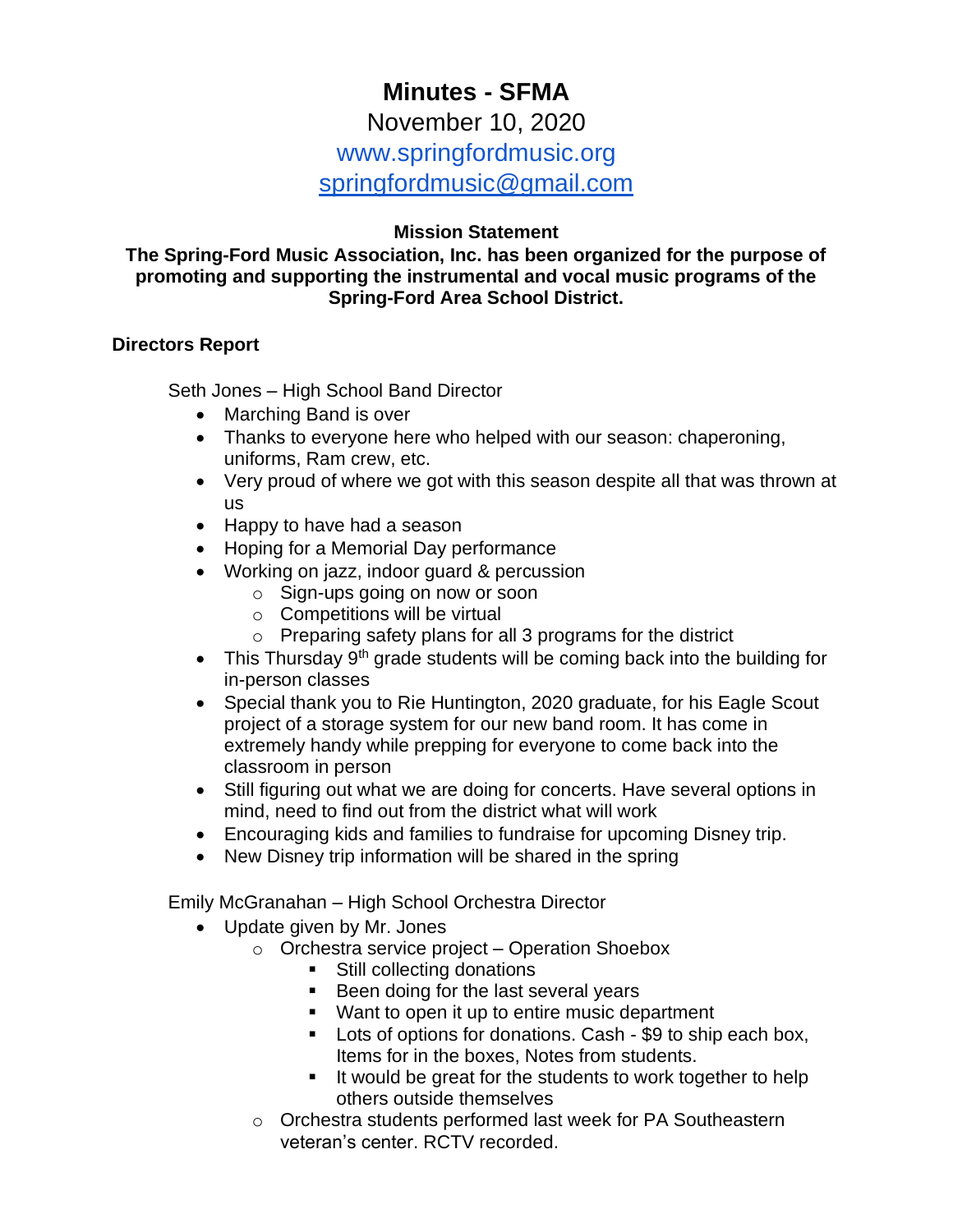Kris Jennings – Middle School Band Director

- Thank you to everyone for your support in coming out to see our middle school marching band perform last week
- Middle school parents were very happy to see the extended band family show up and get a feel of what it feels like to be part of this group
- Thanks to Jennifer and Lisa for taking pictures at practice and during the performance. The parents and students love this!
- Thanks to the guys who moved our equipment over to the HS for the performance as well.
- Marching band season is done
- Switching to concert band
- Logistics of managing/scheduling lessons is complex, please review schedules.
- Wednesday will be "odd" lessons that we weren't able to schedule on the M/R or T/F schedule
- Middle school is not having Winter Concerts
- Hoping to put together some smaller ensembles to perform together in the spring
- At max we can have 20 kids in the band room at one time
- Fundraising opportunity "Winter on Broad". Programs runs November 27- January 2. If people buy tickets through us, we will get \$3.50-\$8 per ticket purchased depending on the price of the ticket.

Danielle Marone – Color Guard Director

- Indoor color quard email went out about signing up for winter quard. About 32 signed up so far
- MAIN is all virtual. Possibility of them hosting an in-person, outdoor event at the end of April, early May
- Not typical Gold & Blue team planned for this season. Due to need for smaller teams because of smaller practice space. Will possibly be split into 3 groups
- Trying to group people based on many factors
- Middle school will run about the same as high school
- Have a lot of staff but not all are comfortable with being in small, indoor space with many kids.
- No travel for the indoor season
- Cadet guard will possibly start later in the school year to be able to work outdoors

Mike Hoinowski – 5/6 Band Instructor

- Update sent via email
- A few updates for 5/6 band:
	- o Current enrollment is around 135.
	- o Getting ready for the transition to (mostly) in person. Lots of schedule obstacles in our building, but the pieces are all finally falling into place!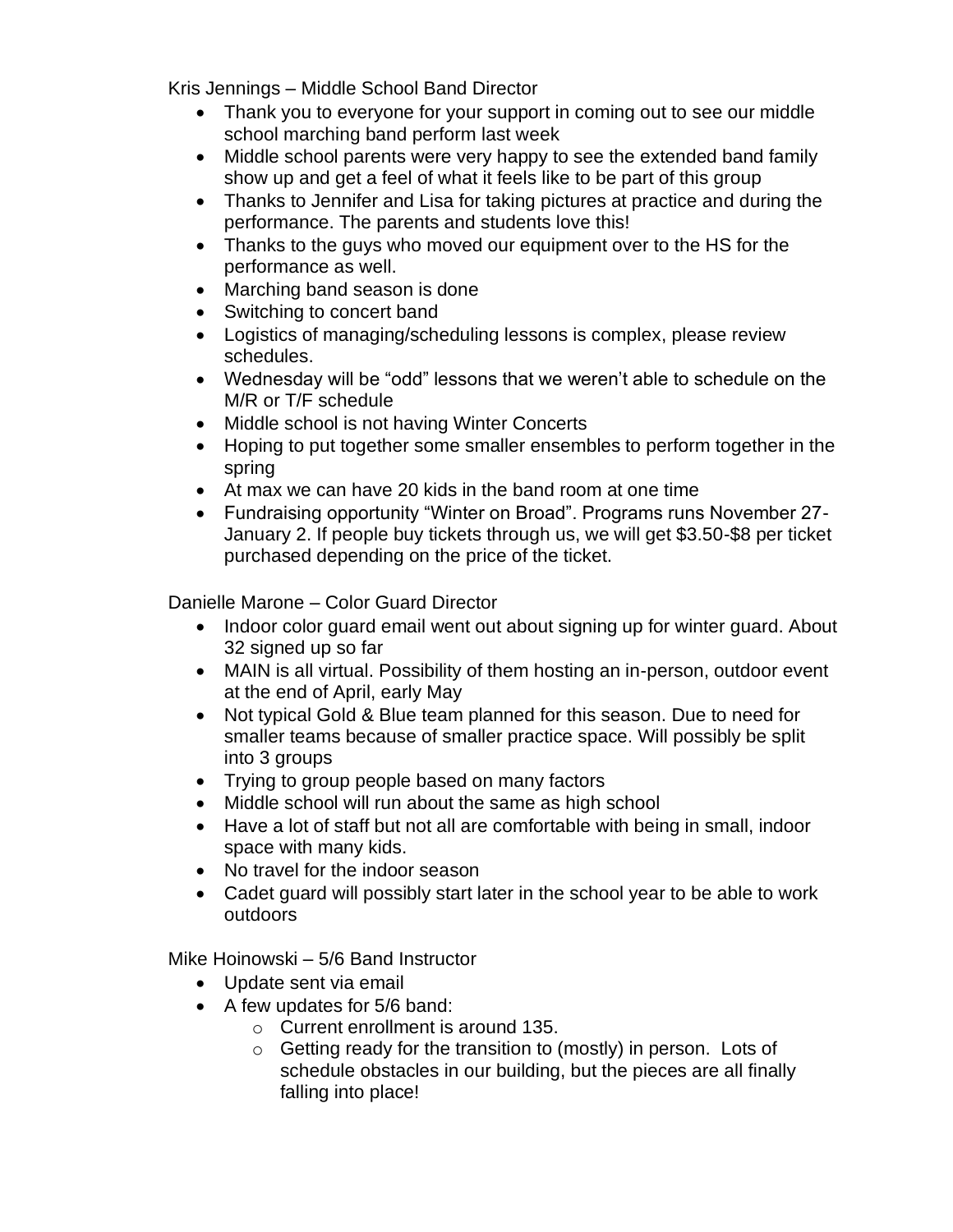- o All "ensemble rehearsals" will be remaining virtual until Winter break at 5/6 (orchestra & chorus included). We'll see if that can change later?
- o Virtual ensemble rehearsals have been running since September and going well!
- o No in-person concerts, possibly recorded virtual performances (either via Zeswitz, or done in-house like last year)?
- o HUGE thank you to Mrs. Fretz and anyone else in the SFMA rosters who are helping with making & distributing bell covers!!!

# **Officers Report**

**Secretary** 

- Minutes approved
- Danielle's term is up this spring
- Anyone interested in learning more about this position or want to help in any way with communications, please contact Danielle at secretary@springfordmusic.org

# Assistant Treasurer

- Tom's term is also up this spring
- Anyone interested in learning more about this position, please contact Tom at sfma.assistant.treasurer@gmail.com
- Updating SPAs with SCRIP
- Website updates with fundraisers
- Volunteer information will go up on the website in the next month

## Treasurer

- Budget not much changed
- Doing a great job managing spending

Vice President

- Glad we had a marching band season; sad it wasn't quite what we all would have liked
- Looking forward to working on indoor and planning for next year.

## **Committee Reports**

Data

- 98 members signed up
- Data is getting information to and from wherever needed

## Uniforms

- Thanks to everyone who helped out throughout the season
- Uniforms will need to be cleaned. Working with the district to get this done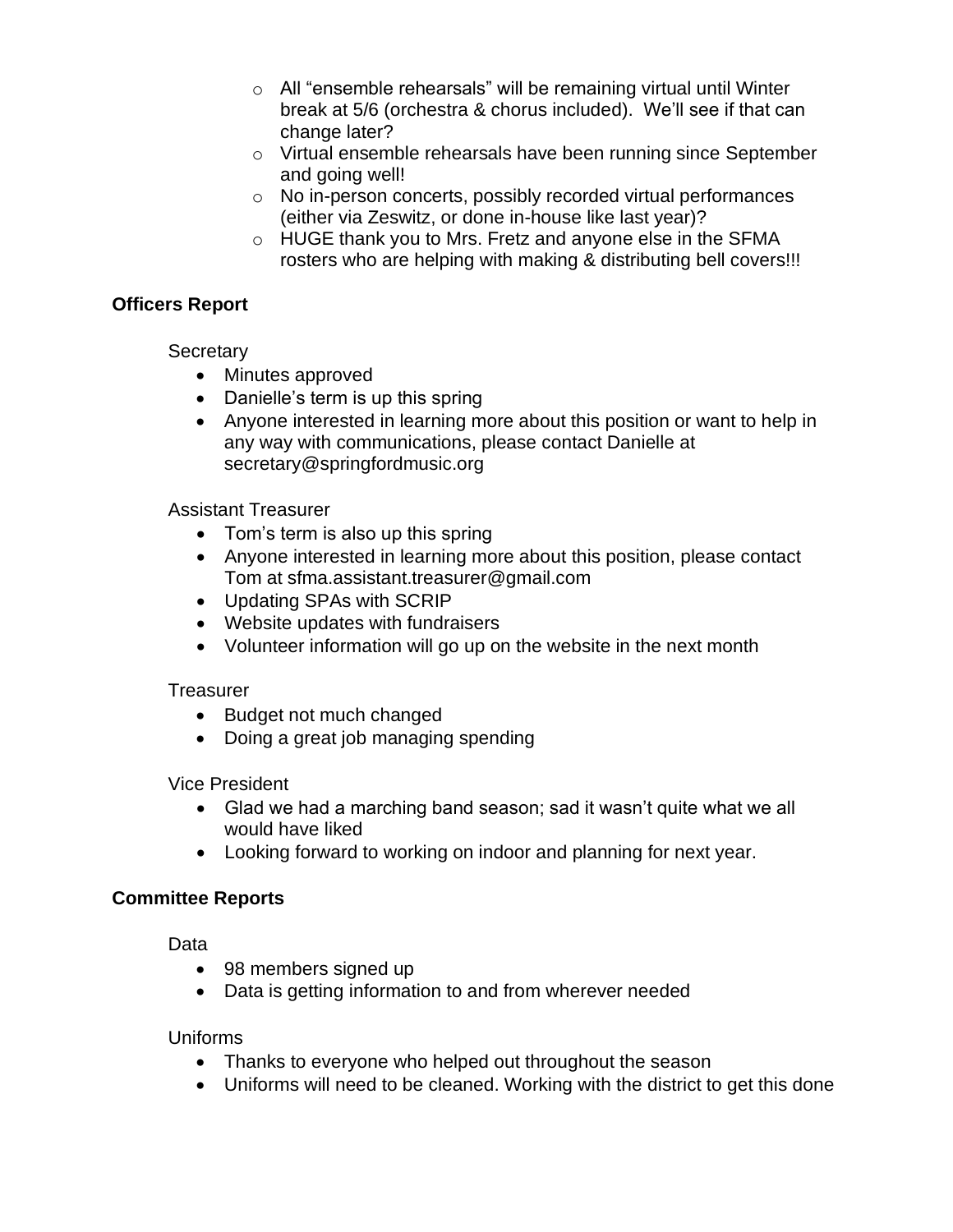**Chaperones** 

- Thanks to those who help out with the football games and senior night
- Samantha Reina will be taking over as head chaperone

## Ram Crew/Vehicles

- Thanks for all volunteers who have helped all season. We've been working since August and have had many volunteers
- Thanks for the flexibility
- We will need a new Ram Crew leader. Kevin will be holding auditions this spring (lol)

## Scrip

- Message sent to active users about upcoming ThankSCRIPing days coming up 11/19 & 11/20. Preview of vendors will be released on 11/18
- New direct shipped to home option for gift cards. This will streamline the process. Need to use the Raise Right App to utilize this feature. This process makes it easier for non-local family and friends to participate

## Memory Book

- Book has gone to print
- Should be distributing in a few weeks
- Lots of effort and time spent to turn our typical book into a full-color, special edition. Many hours spent taking pictures, searching through old pictures and designing the layout.
- Excited to share the final version with everyone

## Fundraising

- Need new chair for next year. Joy is a senior parent so she will not be continuing as chair next year.
- Handle's Ice Cream Dine out on 12/7/20
- Lottery calendar sale for November drawings is currently going on
- Pie Sale for Thanksgiving is all done. Pies will be distributed the week of Thanksgiving. Will send email to purchasers with pick up information
- Poinsettia sale in time for holidays
- Electronics sale in time for the holidays
- Ornament sale in time for the holidays
- Trivia Night aiming for April so it can be outdoors
- Another Lottery sale in spring drawing in May
- Jacket sales currently going on

## Concessions

- Thanks to the committee and all who helped
- Football season is over. We were a well-oiled machine
- Planning for November  $23<sup>rd</sup>$  when we have to feed breakfast to the teachers for conferences